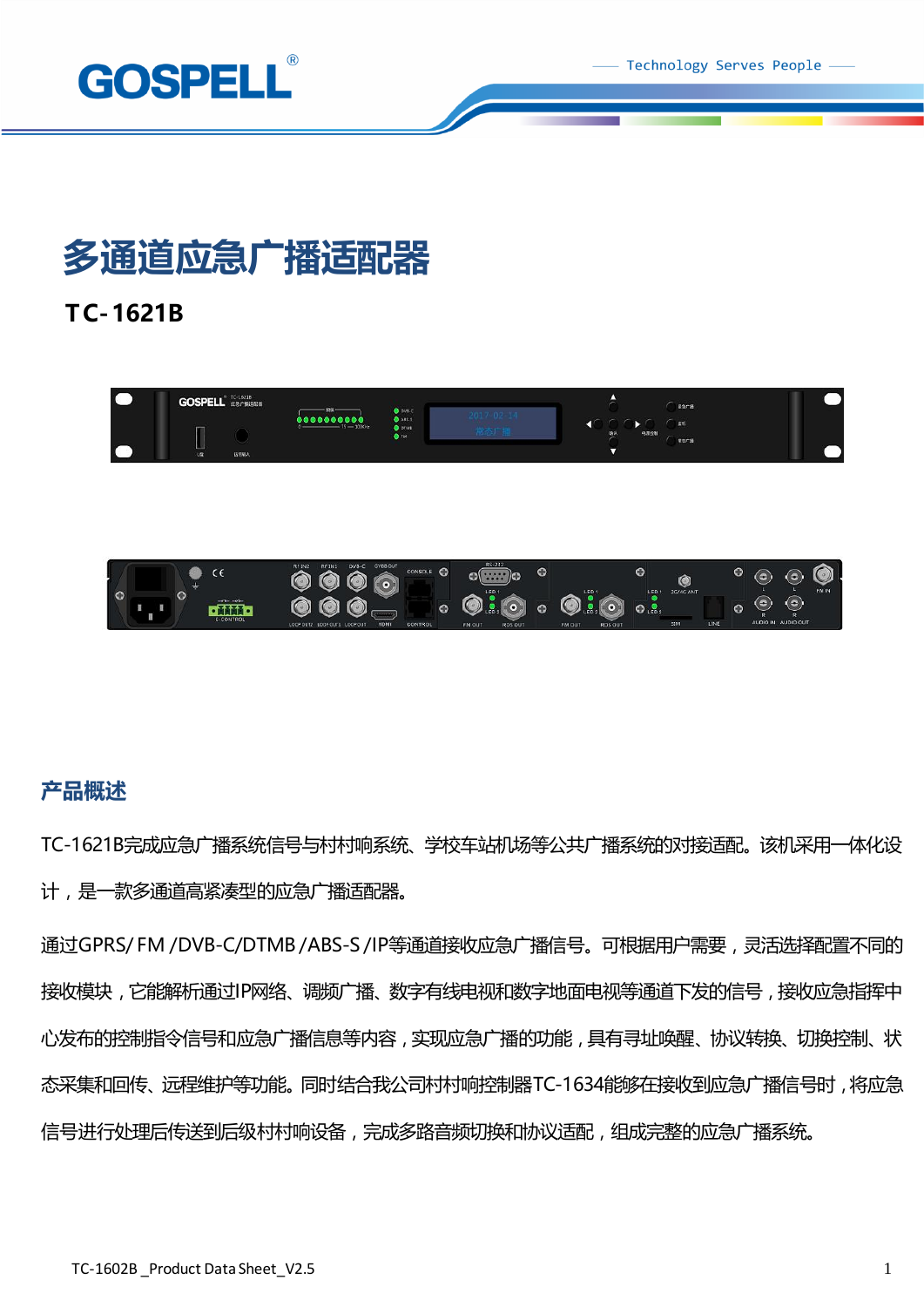### **主要特点**

- ➢ 具备 DVB-C、FM(RDS)、ABS-S、DTMB、IP、GPRS 多种接收模块,可按照用户传输网络需求选择配 置;
- ➢ 支持总局《县级应急广播系统暂行技术要求》;
- ➢ 输入信源支持音频(LR)信号、麦克风、GPRS 电话、USB 和 IP 等接口
- ➢ 使用 PC 或面板操作,可控制、编程、转发 RDS 信息;
- ➢ 备一路 FM 调频射频输出接口,输出频率范围 87MHZ-108MHz,;(选件)
- ➢ USB 安全接口,支持多种音频格式文件播放;
- ➢ 支持 IP 流接收播放和数据输出,支持 WEB 和 SNMP 网管功能;
- ➢ TTS 文字转音频播出(接收RDS、GPRS 等传输的文本信息);
- ➢ GPRS 无线连接,传输加密控制命令,支持语音通话功能;
- ➢ 支持 MPEG-2/H.264/AVS/AVS+ HD/SD 视频解码,MPEG-1 L2/MPEG-2/MP3/AAC/AC-3/DRA 音频 解码
- ➢ 自动保存用户的配置,以保存上次工作状态
- > 加入地域码,根据需要实现组播,单个地域的点播,及不同地域的混播;
- > 蓝牙管理与设备升级功能(选件)
- > 所有设备内置程序,均可智能化升级;
- > 设备管理页面、相关技术资料均支持多种语言,使产品适合国内国际市场;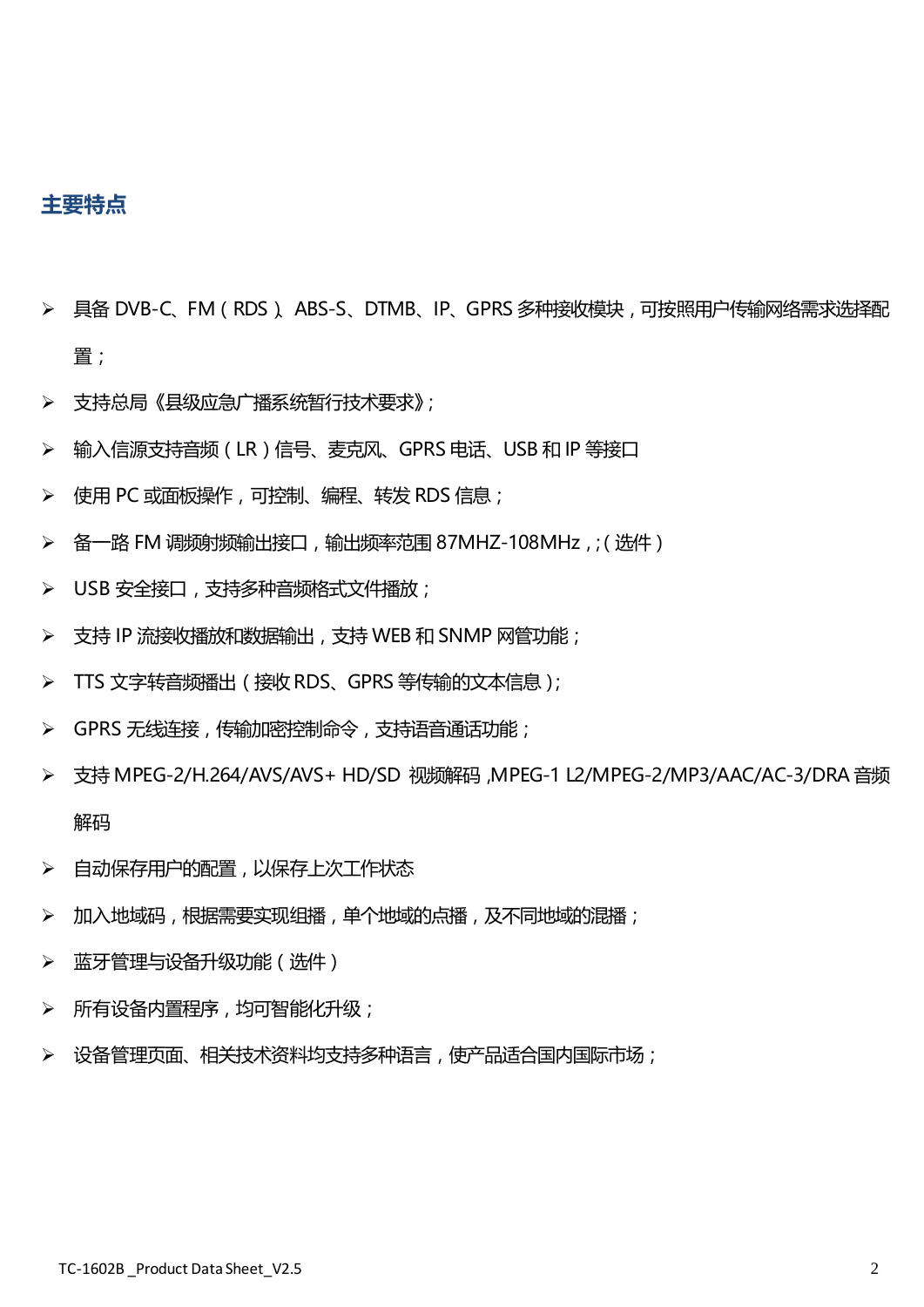## **技术参数**

| 输入接口                      |                                 |      | 本振泄漏: ≤30 dBµV;                     |
|---------------------------|---------------------------------|------|-------------------------------------|
|                           | 频率范围:87.0MHZ-108.0MHz (步        |      | 高斯 C/N 门限:13.2 dB、瑞利 C/N            |
| 输入类型 1 (FM(RDS) 进 100KHz; |                                 |      | 门限 18.5 dB、菜斯 C/N 门限:14.0           |
| 输入)                       | 信噪比:>60 dB;                     |      | dB.                                 |
| 主要参数                      | 接收灵敏度:15µV;                     |      | 频率范围:950~1450MHz;                   |
|                           | 失真度:0.1-0.5%5 分离度:35dB。         |      | 输入信号电平:-65~-30dBm;                  |
|                           | 频率范围:111~862MHz;                |      | 符号率: 2~45MBPS;                      |
|                           | 带宽:8MHz;                        |      | 输入反射损耗: ≥7db;                       |
|                           | 射频输入阻抗:75Ω                      |      | 视频输出电平: 1.0Vp-p 75Ω;                |
| 输入类型2                     | 反射损耗≥8dB;                       |      | 音频频率响应: 20Hz-20kHz。                 |
| (DVB-C 输入)                | 最小接收信号电平: ≤ 40 dBµV(64-         |      | 2个BNC-Female 阻抗 600Ω, 非             |
| 主要参数                      | $QAM$ ) $\leq$ 44dBµV(256-QAM); |      | 平衡                                  |
|                           | 最大接收信号电平:≥ 80dBµV;              |      | MIC 直径 6.5mm1 个                     |
|                           | C/N 门限:≤ 26dB (64-QAM) ≤        |      | SMA 接收天线(GPRS 输入)                   |
|                           | 33dB (256-QAM)                  |      | 2个RJ-45 10/100 Base-T (IP 输入及       |
|                           | 频率范围:47MHz~862MHz;              |      | 网管和控制接口)                            |
| 输入类型3                     | 带宽:8MH;                         |      | RS232 (设备调式接口)                      |
| (DTMB 输入)                 | 捕捉信号的频率范围 : ±150kHz ;           |      | USB 插口                              |
| 主要参数                      | 输入电平适应范围: -10~-86 dBm;          | 输出接口 |                                     |
|                           | 输入反射损耗: ≥8 dB;                  | 输出类型 | 数量<br>规格参数                          |
|                           |                                 | 音频输出 | <b>BNC-Female</b><br>$\overline{2}$ |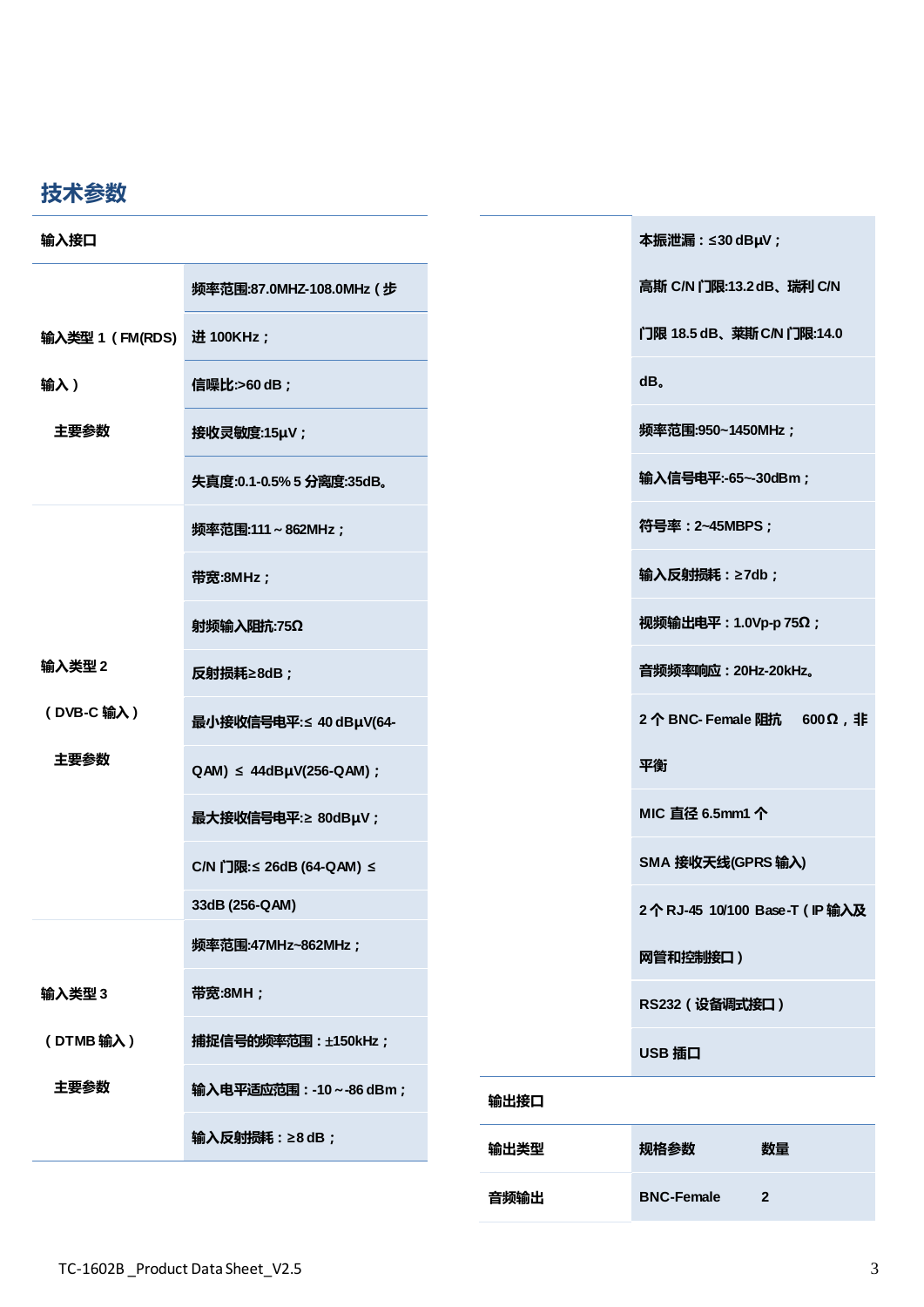| 视频输出       | <b>HDMI</b>               | 1  |  |
|------------|---------------------------|----|--|
| 视频输出       | <b>HDMI</b>               | 1  |  |
| RF 环出      | F座(公制)                    | 3  |  |
| FM 输出      | F座(公制)                    | 1  |  |
| FSK 输出     | <b>BNC-Female</b>         | 1  |  |
| 后级设备供电控制接口 | <b>KF2EDGR3.81-4</b><br>P | 1个 |  |
| 电源功耗       |                           |    |  |

| 输入电压范围 | $100 \sim 240$ V AC             |
|--------|---------------------------------|
| 输入频率范围 | 50/60Hz                         |
| 功耗     | $50W$                           |
| 工作环境   |                                 |
| 工作温度范围 | $5^{\circ}$ C ~ 45 $^{\circ}$ C |
| 存储温度范围 | $-30^{\circ}$ C $-70^{\circ}$ C |
| 环境湿度范围 | $10\% - 90\%$                   |